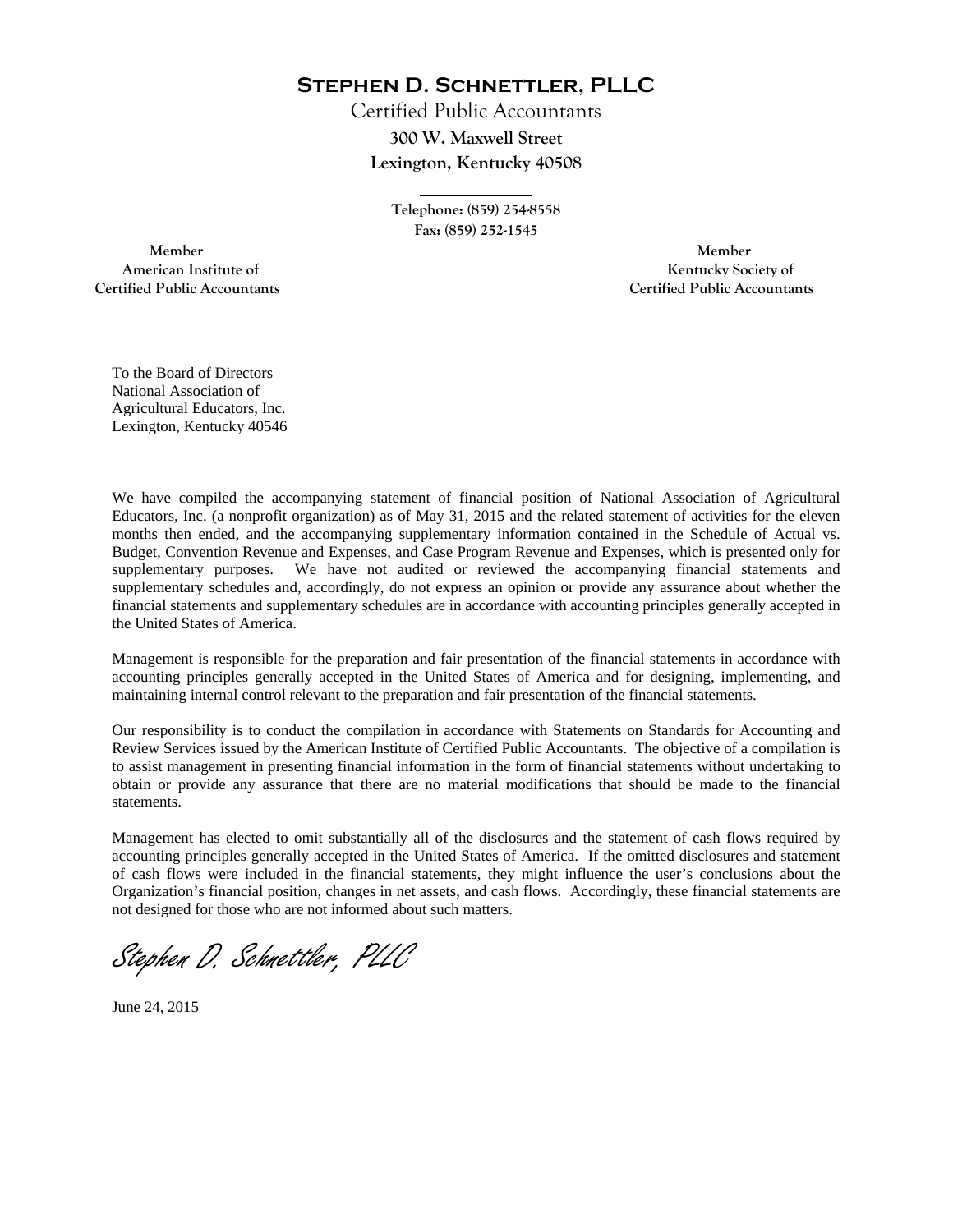# NATIONAL ASSOCIATION OF AGRICULTURAL EDUCATORS, INC. **Statement of Financial Position** May 31, 2015

| <b>ASSETS</b>                           |                 |
|-----------------------------------------|-----------------|
| Cash on deposit                         | \$<br>87,824    |
| Investments - operating fund            | 614,460         |
| Investments - life membership fund      | 213,212         |
| Investments - reserve fund              | 2,723           |
| Accounts receivable                     | 567,493         |
| Prepaid expenses                        | 578,320         |
| Property and equipment - CASE           | 675             |
| Property and equipment                  | 7,959           |
| <b>TOTAL ASSETS</b>                     | \$<br>2,072,666 |
| <b>LIABILITIES AND NET ASSETS</b>       |                 |
| <b>LIABILITIES</b>                      |                 |
| Accounts payable                        | \$<br>178,618   |
| Accrued leave payable                   | 33,802          |
| Other current liabilities               | 9,391           |
| <b>TOTAL LIABILITIES</b>                | 221,811         |
| <b>NET ASSETS</b>                       |                 |
| Unrestricted net assets:                |                 |
| Current operation                       | 1,299,293       |
| Board designated for special purposes   | 207,445         |
| Temporarily restricted net assets       | 480             |
| <b>CASE Project</b>                     | 343,637         |
| <b>TOTAL NET ASSETS</b>                 | 1,850,855       |
| <b>TOTAL LIABILITIES AND NET ASSETS</b> | \$<br>2,072,666 |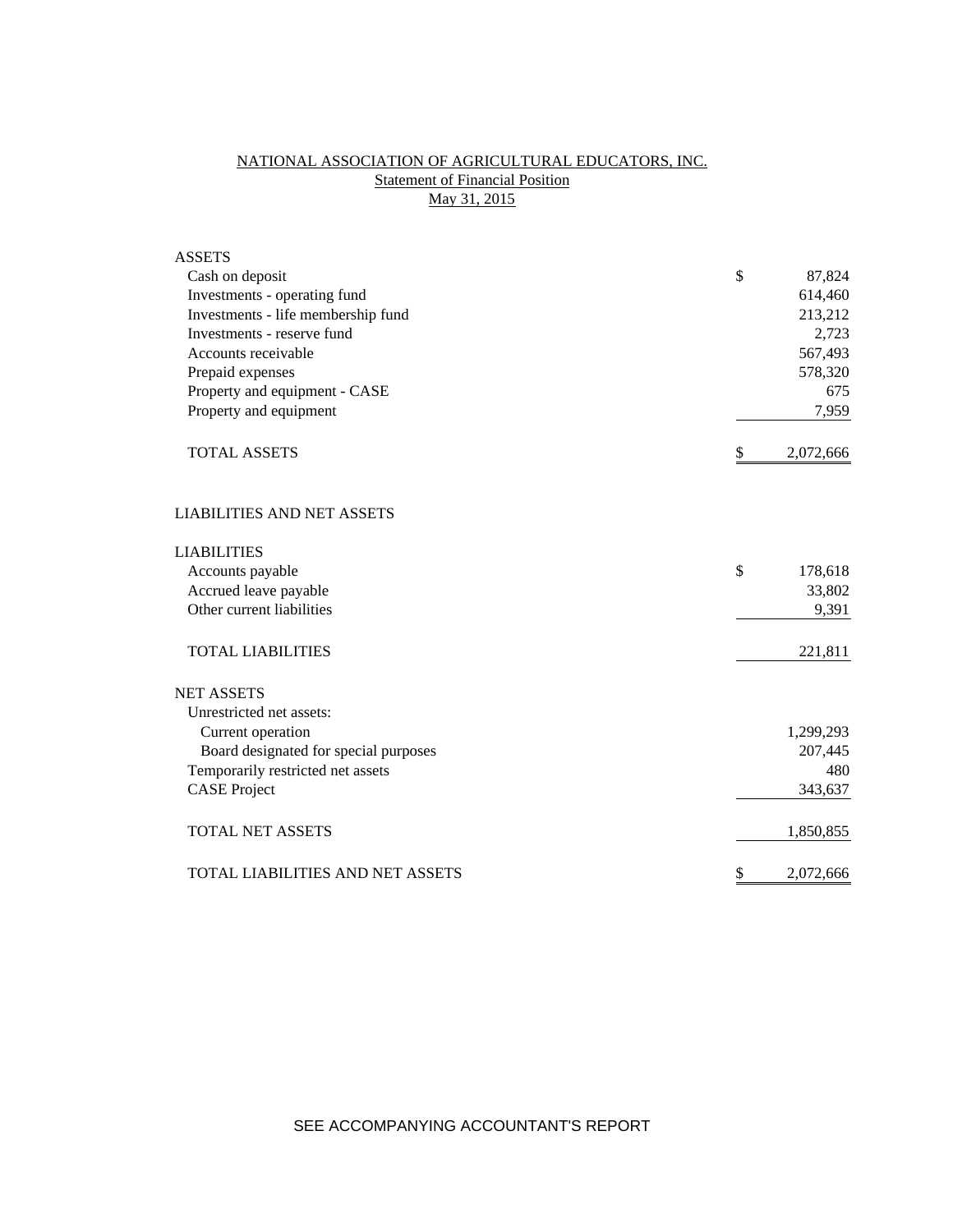### NATIONAL ASSOCIATION OF AGRICULTURAL EDUCATORS, INC. Statement of Activities For the Eleven Months ended May 31, 2015

|                                       |         | Unrestricted |       |            |             |    |           |                 |
|---------------------------------------|---------|--------------|-------|------------|-------------|----|-----------|-----------------|
|                                       | Current |              | Board |            | Temporarily |    | CASE      |                 |
|                                       |         | Operations   |       | Designated | Restricted  |    | Project   | Total           |
| Revenue, Gains and Losses             |         |              |       |            |             |    |           |                 |
| Membership dues                       | \$      | 418,020      | \$    | 4,290      | \$          | \$ |           | \$<br>422,310   |
| Convention registration               |         | 108,443      |       |            |             |    |           | 108,443         |
| Sponsorship and awards                |         | 10,850       |       |            |             |    |           | 10,850          |
| Merchandise sales                     |         | 4,272        |       |            |             |    |           | 4,272           |
| Contributions                         |         |              |       |            | 480         |    |           | 480             |
| Management fees                       |         | 86,096       |       |            |             |    |           | 86,096          |
| Net realized and unrealized           |         |              |       |            |             |    |           |                 |
| gains (losses) on securities          |         | 4,714        |       |            |             |    |           | 4,714           |
| Interest and dividends                |         | 43,730       |       |            |             |    |           | 43,730          |
| FFA Foundation projects               |         | 190,189      |       |            |             |    |           | 190,189         |
| CASE Program income                   |         |              |       |            |             |    | 1,784,701 | 1,784,701       |
| Other income                          |         | 596,977      |       |            |             |    |           | 596,977         |
| Total Revenue, Gaines and Losses      |         | 1,463,291    |       | 4,290      | 480         |    | 1,784,701 | 3,252,762       |
| Net Assets Released from Restrictions |         |              |       |            |             |    |           |                 |
| Total Revenue, Gains and Losses       |         |              |       |            |             |    |           |                 |
| and Reclassifications                 |         | 1,463,291    |       | 4,290      | 480         |    | 1,784,701 | 3,252,762       |
| Expenses                              |         |              |       |            |             |    |           |                 |
| General expenses                      |         | 785,513      |       |            |             |    |           | 785,513         |
| FFA Foundation projects               |         | 48,566       |       |            |             |    |           | 48,566          |
| <b>CASE</b> Program expenses          |         | L,           |       |            |             |    | 1,630,789 | 1,630,789       |
| Convention expenses                   |         | 35,857       |       |            |             |    |           | 35,857          |
| Total expenses                        |         | 869,936      |       |            |             |    | 1,630,789 | 2,500,725       |
| INCREASE (DECREASE) IN NET ASSETS     |         | 593,355      |       | 4,290      | 480         |    | 153,912   | 752,037         |
| NET ASSETS AT BEGINNING OF PERIOD     |         | 705,938      |       | 203,155    |             |    | 189,725   | 1,098,818       |
| NET ASSETS AT END OF PERIOD           | \$      | 1,299,293    | \$    | 207,445    | \$<br>480   | \$ | 343,637   | \$<br>1,850,855 |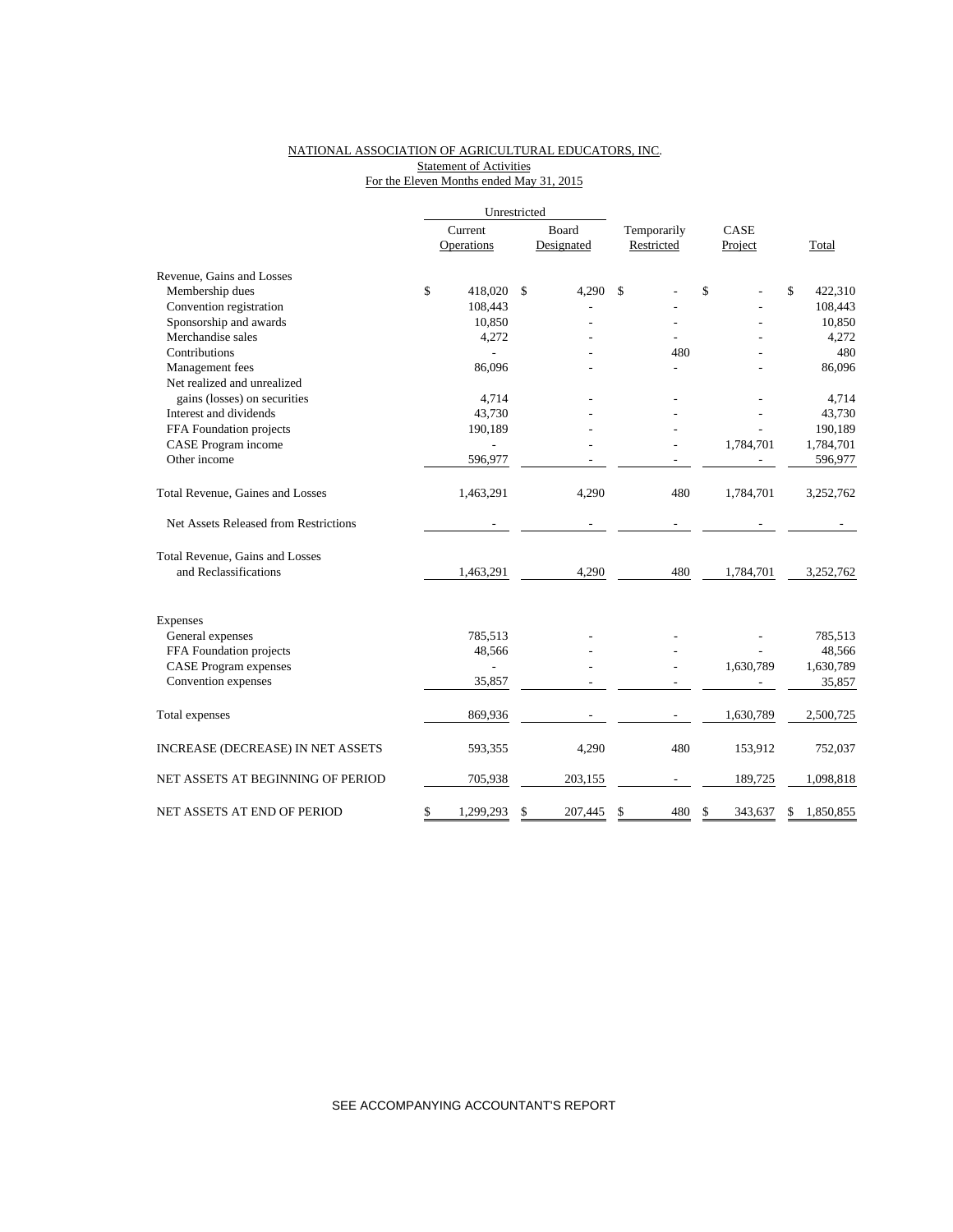#### NATIONAL ASSOCIATION OF AGRICULTURAL EDUCATORS, INC. For the One and Eleven Months Ended May 31, 2015 Schedule of Actual vs. Budget

|                                                                 |    | <b>MONTH</b><br><b>ACTUAL</b> |      | <b>MONTH</b><br><b>BUDGET</b>   |              | <b>MONTH</b><br><b>\$VARIANCE</b> | YEAR TO DATE<br><b>ACTUAL</b> |          | <b>YEAR</b><br><b>BUDGET</b> |                | <b>YEAR</b><br><b>SVARIANCE</b> |                    |
|-----------------------------------------------------------------|----|-------------------------------|------|---------------------------------|--------------|-----------------------------------|-------------------------------|----------|------------------------------|----------------|---------------------------------|--------------------|
| <b>REVENUE</b>                                                  |    |                               |      |                                 |              |                                   |                               |          |                              |                |                                 |                    |
| Member dues                                                     | \$ | 18,845                        | - \$ | 31,385                          | $\mathbb{S}$ | $(12,540)$ \$                     |                               | 407,160  | -S                           | 376,615 \$     |                                 | 30,545             |
| Corporate membership dues                                       |    |                               |      | 2,500                           |              | (2,500)                           |                               | 15,150   |                              | 30,000         |                                 | (14, 850)          |
| <b>NSTA Dues</b>                                                |    |                               |      |                                 |              |                                   |                               |          |                              |                |                                 |                    |
| Delmar scholarships                                             |    |                               |      | 625                             |              | (625)                             |                               |          |                              | 7,500          |                                 | (7,500)            |
| Freshman scholarships                                           |    |                               |      | $\overline{\phantom{a}}$        |              | ÷,                                |                               | $\sim$   |                              | ÷,             |                                 | $\equiv$           |
| Foundation management fees                                      |    | 52,000                        |      | 7,083                           |              | 44,917                            |                               | 86,096   |                              | 85,000         |                                 | 1,096              |
| MBNA affinity credit card program                               |    |                               |      | $\sim$                          |              | L.                                |                               | $\sim$   |                              | $\blacksquare$ |                                 | $\sim$             |
| Toyota vehicle lease management fee                             |    |                               |      | ÷,                              |              | L,                                |                               |          |                              | ä,             |                                 |                    |
| Interest and dividends                                          |    | 278                           |      | 1,667                           |              | (1,389)                           |                               | 32,927   |                              | 20,000         |                                 | 12,927             |
| Net realized and unrealized                                     |    | 4,928                         |      |                                 |              | 4,928                             |                               | 4,714    |                              |                |                                 | 4,714              |
| gains (losses) on securities<br>Merchandise sales               |    | 1,672                         |      | 708                             |              | 964                               |                               | 4,272    |                              | 8,500          |                                 | (4,228)            |
| Investment income, Life Fund                                    |    | 158                           |      | 42                              |              | 116                               |                               | 10,803   |                              | 500            |                                 | 10,303             |
| Contributions, Legislative Fund                                 |    | $\overline{\phantom{a}}$      |      | $\sim$                          |              | $\blacksquare$                    |                               | 480      |                              | $\blacksquare$ |                                 | 480                |
| Miscellaneous income                                            |    | ÷,                            |      | 417                             |              | (417)                             |                               | 1,271    |                              | 5,000          |                                 | (3,729)            |
| Scholarship raffle proceeds                                     |    | $\overline{\phantom{a}}$      |      | 125                             |              | (125)                             |                               | $\omega$ |                              | 1,500          |                                 | (1,500)            |
| National Teach Ag Campaign                                      |    | 69,661                        |      | 13,833                          |              | 55,828                            |                               | 201,858  |                              | 166,000        |                                 | 35,858             |
| Teacher Ag non-foundation revenue                               |    | $\bar{\phantom{a}}$           |      | $\omega$                        |              | L,                                |                               | 3,116    |                              | ÷,             |                                 | 3,116              |
| Teacher crisis fund                                             |    | 195                           |      |                                 |              | 195                               |                               | 1,908    |                              | ä,             |                                 | 1,908              |
| <b>BFRDP</b> Grant                                              |    | $\bar{\phantom{a}}$           |      | 2,500                           |              | (2,500)                           |                               | 12,797   |                              | 30,000         |                                 | (17, 203)          |
| AEM business manager stipend                                    |    | 4,000                         |      | 333                             |              | 3,667                             |                               | 4,000    |                              | 4,000          |                                 | $\omega$           |
| AEM subscriptions                                               |    | 35                            |      | $\overline{a}$                  |              | 35                                |                               | 45       |                              | $\blacksquare$ |                                 | 45                 |
| Webinar revenue                                                 |    | L.                            |      |                                 |              | $\overline{a}$                    |                               |          |                              | ä,             |                                 |                    |
| DuPont Agrisciense                                              |    | 13,829                        |      |                                 |              | 13,829                            |                               | 113,949  |                              | $\blacksquare$ |                                 | 113,949            |
| DuPont - non foundation                                         |    | 105,000                       |      |                                 |              | 105,000                           |                               | 105,000  |                              |                |                                 | 105,000            |
| <b>NPS</b>                                                      |    | $\sim$                        |      | $\overline{a}$                  |              | $\overline{a}$                    |                               | 465      |                              | $\blacksquare$ |                                 | 465                |
| State website development                                       |    |                               |      |                                 |              |                                   |                               |          |                              |                |                                 |                    |
| Hurricane relief                                                |    |                               |      |                                 |              | $\overline{a}$                    |                               |          |                              | $\overline{a}$ |                                 |                    |
| Credit card revenue                                             |    |                               |      |                                 |              | L,                                |                               |          |                              |                |                                 |                    |
| F <sub>2F</sub> revenue                                         |    |                               |      |                                 |              |                                   |                               |          |                              | 15,000         |                                 | (15,000)           |
| CASE management fee                                             |    | 24,000                        |      | 2,000                           |              | 22,000                            |                               | 24,000   |                              | 24,000         |                                 |                    |
| Council MMM management fee                                      |    | 5,000                         |      | 417                             |              | 4,583                             |                               | 5,000    |                              | 5,000          |                                 |                    |
| COP                                                             |    |                               |      |                                 |              |                                   |                               | 62,735   |                              | 24,600         |                                 | 38,135             |
| FFA Foundation project - TTTK                                   |    | 5,220                         |      | 3,875                           |              | 1,345                             |                               | 73,465   |                              | 46,500         |                                 | 26,965             |
| FFA Foundation project - OPAP                                   |    | 1,764                         |      | 1,000                           |              | 764                               |                               | 9,745    |                              | 12,000         |                                 | (2,255)            |
| FFA Foundation project - OMSP                                   |    | $\sim$                        |      | 1,000                           |              | (1,000)                           |                               | 10,944   |                              | 12,000         |                                 | (1,056)            |
| FFA Foundation project - OT                                     |    | 1,764                         |      | 917                             |              | 847                               |                               | 14,442   |                              | 11,000         |                                 | 3,442              |
| FFA Foundation project - OYM                                    |    | 3,521                         |      | 917                             |              | 2,604                             |                               | 18,334   |                              | 11,000         |                                 | 7,334              |
| FFA Foundation project - Lifetime Achievement                   |    | $\sim$                        |      | 208                             |              | (208)                             |                               | 19,625   |                              | 2,500          |                                 | 17,125             |
| FFA Foundation project - Outstanding Service Citation           |    |                               |      | 205                             |              | (205)                             |                               | 975      |                              | 2,460          |                                 | (1, 485)           |
| FFA Foundation teacher workshop<br>FFA Foundation internet café |    |                               |      | 958<br>$\overline{\phantom{a}}$ |              | (958)<br>$\bar{\phantom{a}}$      |                               | 5,001    |                              | 11,500<br>ä,   |                                 | (6, 499)<br>$\sim$ |
| FFA Foundation Pfizer classroom                                 |    | $\ddot{}$                     |      | $\overline{\phantom{a}}$        |              | $\sim$                            |                               |          |                              | $\blacksquare$ |                                 | $\blacksquare$     |
| FFA Foundation Regional Grants Revenue                          |    |                               |      | 1,500                           |              | (1,500)                           |                               |          |                              | 18,000         |                                 | (18,000)           |
| FFA Foundation Agriscience Teacher                              |    |                               |      | 1,562                           |              | (1, 562)                          |                               | 10,368   |                              | 18,740         |                                 | (8, 372)           |
| FFA Foundation NATAA/NAII                                       |    |                               |      | 10,000                          |              | (10,000)                          |                               |          |                              | 120,000        |                                 | (120,000)          |
| FFA Foundation project - XLR8                                   |    | 372                           |      | 2,000                           |              | (1,628)                           |                               | 27,290   |                              | 24,000         |                                 | 3,290              |
| CASE program net income                                         |    | 27,398                        |      | $\overline{\phantom{a}}$        |              | 27,398                            |                               | 153,912  |                              | $\blacksquare$ |                                 | 153,912            |
| Convention net income                                           |    | (61)                          |      | 4,587                           |              | (4, 648)                          |                               | 144,269  |                              | 48,050         |                                 | 96,219             |
| TOTAL REVENUE                                                   |    | 339,579                       |      | 92,364                          |              | 247,215                           | 1,586,116                     |          |                              | 1,140,965      |                                 | 445,151            |
| <b>EXPENSES</b>                                                 |    |                               |      |                                 |              |                                   |                               |          |                              |                |                                 |                    |
| Salaries                                                        |    | 38,385                        |      | 28,050                          |              | 10,335                            |                               | 334,648  |                              | 336,594        |                                 | (1,946)            |
| Taxes and benefits                                              |    | 7,649                         |      | 7,037                           |              | 612                               |                               | 75,792   |                              | 84,448         |                                 | (8,656)            |
| Computer service                                                |    | 1,125                         |      | 625                             |              | 500                               |                               | 7,516    |                              | 7,500          |                                 | 16                 |
| Telephone                                                       |    | 492                           |      | 333                             |              | 159                               |                               | 2,489    |                              | 4,000          |                                 | (1, 511)           |
| Accounting                                                      |    | 8,650                         |      | 1,317                           |              | 7,333                             |                               | 15,150   |                              | 15,800         |                                 | (650)              |
| Depreciation                                                    |    | 249                           |      | 333                             |              | (84)                              |                               | 2,742    |                              | 4,000          |                                 | (1,258)            |
| Rent                                                            |    |                               |      | 625                             |              | (625)                             |                               |          |                              | 7,500          |                                 | (7,500)            |

(Continued)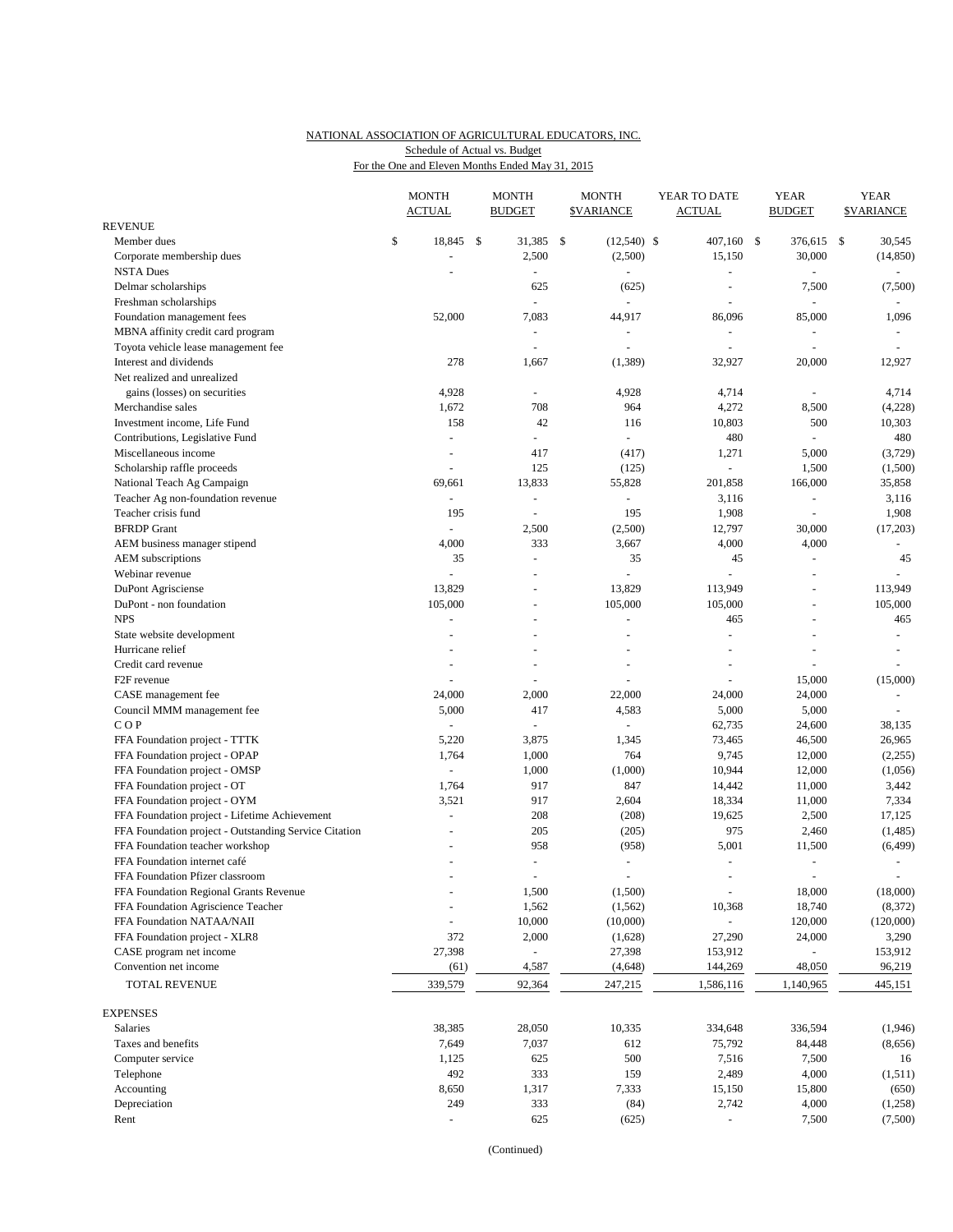#### NATIONAL ASSOCIATION OF AGRICULTURAL EDUCATORS, INC. For the One and Eleven Months Ended May 31, 2015 Schedule of Actual vs. Budget

|                                                       | <b>MONTH</b>             | <b>MONTH</b>             | <b>MONTH</b>             | YEAR TO DATE             | <b>YEAR</b>              | <b>YEAR</b>              |
|-------------------------------------------------------|--------------------------|--------------------------|--------------------------|--------------------------|--------------------------|--------------------------|
|                                                       | <b>ACTUAL</b>            | <b>BUDGET</b>            | <b><i>SVARIANCE</i></b>  | <b>ACTUAL</b>            | <b>BUDGET</b>            | <b>SVARIANCE</b>         |
| Insurance                                             |                          | 542                      | (542)                    | 13,363                   | 6,500                    | 6,863                    |
| Legal                                                 |                          | 83                       | (83)                     | $\equiv$                 | 1,000                    | (1,000)                  |
| Office Supplies                                       | 45                       | 667                      | (622)                    | 1,355                    | 8,000                    | (6,645)                  |
| Bank charges and investment fees                      | -                        | 8                        | (8)                      | 5,943                    | 100                      | 5,843                    |
| Printing, general                                     | 487                      | 417                      | 70                       | 2,090                    | 5,000                    | (2,910)                  |
| Staff training                                        | $\blacksquare$           | 42                       | (42)                     | 250                      | 500                      | (250)                    |
| Taxes and licenses                                    | 10                       | $\,$ 8 $\,$              | $\sqrt{2}$               | 25                       | 100                      | (75)                     |
| Membership and contributions                          | $\blacksquare$           | 1,417                    | (1, 417)                 | 17,687                   | 17,000                   | 687                      |
| Travel, staff                                         | 61                       | 2,083                    | (2,022)                  | 2,565                    | 25,000                   | (22, 435)                |
| Promotion and marketing                               | 1,380                    | 1,000                    | 380                      | 3,914                    | 12,000                   | (8,086)                  |
| Merchandise and diaries                               | $\overline{\phantom{a}}$ | 500                      | (500)                    | 2,039                    | 6,000                    | (3,961)                  |
| Photocopying                                          |                          | 8                        | (8)                      | $\blacksquare$           | 100                      | (100)                    |
| Postage, general                                      | 319                      | 500                      | (181)                    | 2,310                    | 6,000                    | (3,690)                  |
| Professional liability insurance                      | $\sim$                   | 3,041                    | (3,041)                  | 36,810                   | 36,495                   | 315                      |
| Public relations                                      |                          | 83                       | (83)                     | $\mathcal{L}$            | 1,000                    | (1,000)                  |
| Scholarships                                          | $\blacksquare$           | 813                      | (813)                    | 11,250                   | 9,750                    | 1,500                    |
| Travel, regional secretaries                          | $\overline{\phantom{a}}$ | 1,167                    | (1,167)                  | 6,257                    | 14,000                   | (7,743)                  |
| Travel, board of directors                            | 465                      | 2,917                    | (2, 452)                 | 14,505                   | 35,000                   | (20, 495)                |
| Nat'l Teach Ag Campaign                               | 5,175                    | 11,167                   | (5,992)                  | 141,884                  | 134,000                  | 7,884                    |
| FFA Foundation project - TTTK                         | ÷                        | 3,875                    | (3,875)                  | 5,318                    | 46,500                   | (41, 182)                |
| FFA Foundation project - OPAP                         | 264                      | 1,000                    | (736)                    | 2,483                    | 12,000                   | (9,517)                  |
| FFA Foundation project - OMSP                         | $\blacksquare$           | 1,000                    | (1,000)                  | 2,011                    | 12,000                   | (9,989)                  |
| FFA Foundation project - OT                           | 264                      | 917                      | (653)                    | 2,128                    | 11,000                   | (8, 872)                 |
| FFA Foundation project - OYM                          | 521                      | 917                      | (396)                    | 825                      | 11,000                   | (10, 175)                |
| FFA Foundation project - Lifetime achievement         | $\overline{\phantom{a}}$ | 208                      | (208)                    | 15,000                   | 2,500                    | 12,500                   |
| FFA Foundation project - Outstanding service citation |                          | 205                      | (205)                    | $\equiv$                 | 2,460                    | (2,460)                  |
| FFA Foundation project - Smart Edge                   |                          | $\overline{\phantom{a}}$ | $\omega$                 | ÷,                       | $\Box$                   | $\overline{\phantom{a}}$ |
| FFA Foundation teacher workshop                       |                          | 958                      | (958)                    | 6,851                    | 11,500                   | (4,649)                  |
| FFA Foundation internet café                          |                          | ÷,                       | $\overline{\phantom{a}}$ | $\overline{\phantom{a}}$ | ÷,                       | $\sim$                   |
| FFA Foundation Pfizer Classroom                       |                          |                          |                          | ÷,                       | $\overline{\phantom{a}}$ |                          |
|                                                       |                          | 1,500                    | (1,500)                  | 3,000                    | 18,000                   |                          |
| FFA Foundation Regional Grants                        |                          |                          |                          |                          |                          | (15,000)                 |
| FFA Foundation Agrisciense Teachers                   |                          | 1,562                    | (1, 562)                 | 10,950                   | 18,740                   | (7,790)                  |
| FFA Foundation NATAA/NAII                             |                          | $\sim$                   | L.                       | $\sim$                   | $\overline{\phantom{a}}$ | $\sim$                   |
| FFA Foundation XLR8                                   |                          | 2,000                    | (2,000)                  | 6,056                    | 24,000                   | (17, 944)                |
| DuPont Agriscience                                    | 8,883                    | $\blacksquare$           | 8,883                    | 15,468                   | ÷,                       | 15,468                   |
| GMAC SmartEdge program                                |                          | $\overline{\phantom{a}}$ | ÷.                       | $\bar{\phantom{a}}$      |                          |                          |
| NPS expense                                           | $\overline{\phantom{a}}$ | 833                      | (833)                    | 3,488                    | 10,000                   | (6,512)                  |
| Webinar expense                                       |                          | 100                      | (100)                    | 601                      | 1,200                    | (599)                    |
| Teacher crisis fund                                   | 1,500                    | $\Box$                   | 1,500                    | 5,800                    | ÷,                       | 5,800                    |
| Communities of practice expense                       | $\Box$                   | 1,667                    | (1,667)                  | 22,191                   | 20,000                   | 2,191                    |
| Substitute teacher hire behinds                       |                          | 125                      | (125)                    | $\overline{a}$           | 1,500                    | (1,500)                  |
| <b>NSTA</b> dues                                      |                          | ÷,                       | $\overline{\phantom{a}}$ | L,                       | ÷,                       |                          |
| Bad debts                                             |                          | $\blacksquare$           | ÷,                       | $\overline{a}$           | ÷,                       |                          |
| Website                                               | 1,050                    | ÷,                       | 1,050                    | 12,983                   | $\sim$                   | 12,983                   |
| NATAA stipends                                        |                          |                          |                          | 8,625                    | 120,000                  | (111, 375)               |
| <b>BFRDP</b> expense                                  |                          |                          |                          |                          | 2,500                    | (2,500)                  |
| <b>BFPD</b> contract labor                            |                          |                          |                          | 7,500                    |                          | 7,500                    |
| Contract labor                                        |                          |                          |                          |                          |                          |                          |
| Storage                                               |                          |                          |                          | $\blacksquare$           |                          | $\sim$                   |
| Credit card expense                                   | 253                      |                          | 253                      | 2,143                    |                          | 2,143                    |
| Ag Ed opportunity fund                                |                          |                          | L,                       | ÷,                       |                          |                          |
| Miscellaneous                                         |                          |                          | $\blacksquare$           | 74                       |                          | 74                       |
| <b>TOTAL EXPENSES</b>                                 | 77,227                   | 81,650                   | (4, 423)                 | 834,079                  | 1,102,287                | (268, 208)               |
| NET INCOME (LOSS)                                     | 262,352                  | 10,714<br>\$             | 251,638<br>\$            | 752,037<br>\$            | 38,678<br>\$             | 713,359<br>\$            |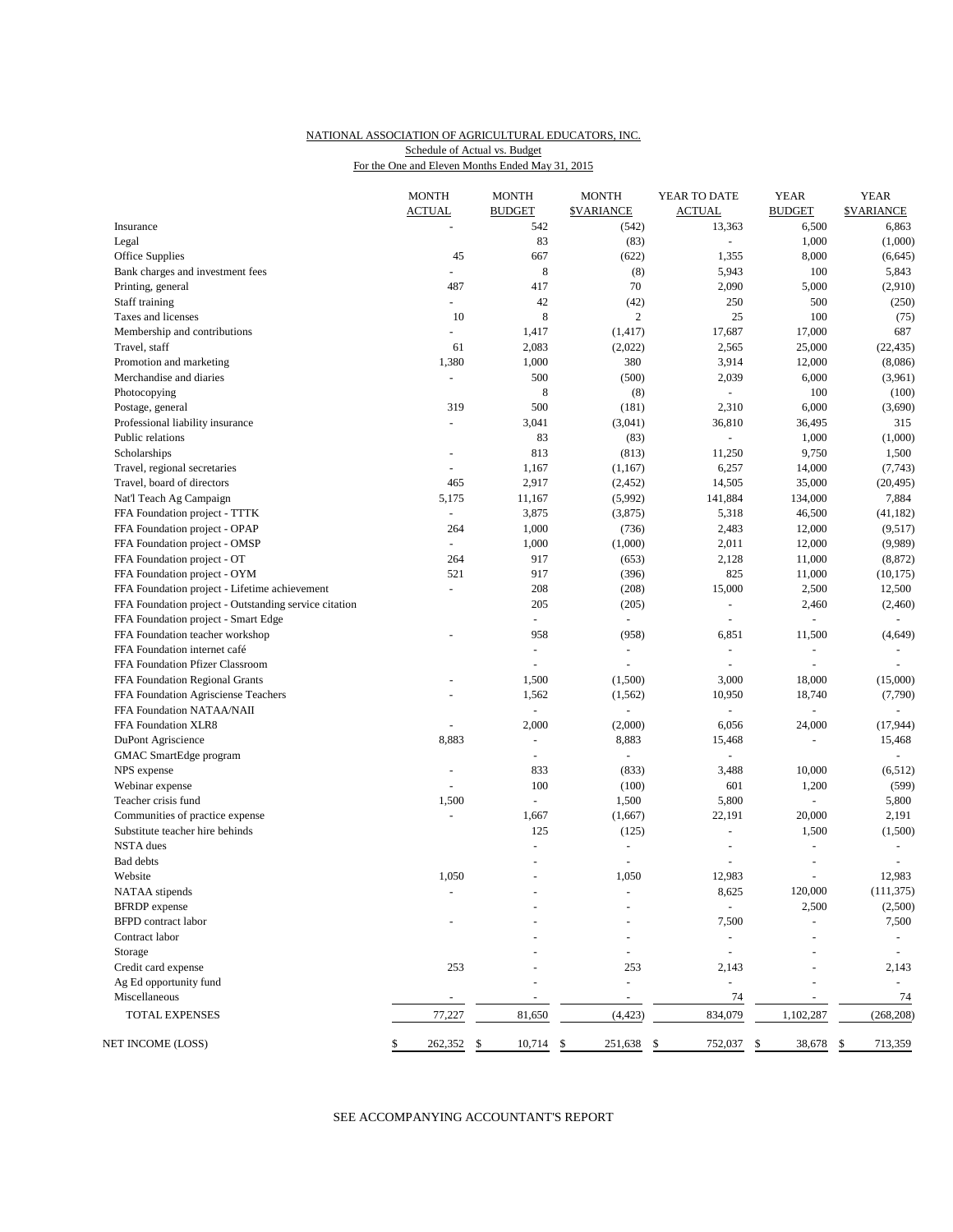#### NATIONAL ASSOCIATION OF AGRICULTURAL EDUCATORS, INC. Schedule of Convention Revenue and Expenses For the One and Eleven Months Ended May 31, 2015

|                                           | <b>MONTH</b>  | <b>MONTH</b><br><b>MONTH</b><br>YEAR TO DATE |                   | <b>YEAR</b>              | <b>YEAR</b>              |                  |  |
|-------------------------------------------|---------------|----------------------------------------------|-------------------|--------------------------|--------------------------|------------------|--|
|                                           | <b>ACTUAL</b> | <b>BUDGET</b>                                | <b>SVARIANCE</b>  | <b>ACTUAL</b>            | <b>BUDGET</b>            | <b>SVARIANCE</b> |  |
| <b>REVENUE</b>                            |               |                                              |                   |                          |                          |                  |  |
| Convention, registration                  | \$            | $\mathsf{\$}$<br>8.333                       | S<br>$(8,333)$ \$ | 108,443 \$               | 100,000                  | 8,443<br>\$      |  |
| Convention, tickets/workshops             |               |                                              |                   |                          |                          |                  |  |
| Convention, trade show                    |               |                                              |                   | 1,810                    |                          | 1,810            |  |
| Convention - Ideas Unlimited              |               |                                              |                   |                          |                          | ٠                |  |
| Convention - Teacher Mentor               |               |                                              |                   |                          |                          |                  |  |
| Convention scholarship fund               |               |                                              |                   | 1,486                    |                          | 1,486            |  |
| Convention, sponsorships - FFA Foundation |               | 2,917                                        | (2,917)           | 48,640                   | 35,000                   | 13,640           |  |
| Convention, host state social             |               | ÷.                                           | ä,                | 8,897                    |                          | 8,897            |  |
| Convention, sponsorships                  |               | 1,333                                        | (1, 333)          | 10,850                   | 16,000                   | (5, 150)         |  |
| <b>TOTAL REVENUE</b>                      | ä,            | 12,583                                       | (12, 583)         | 180,126                  | 151,000                  | 29,126           |  |
| <b>EXPENSES</b>                           |               |                                              |                   |                          |                          |                  |  |
| Convention, plaques and trophies          |               | 242                                          | (242)             | 4,765                    | 2,900                    | 1,865            |  |
| Convention, printing                      |               |                                              |                   | 1,854                    | ÷,                       | 1,854            |  |
| Convention, miscellaneous                 |               |                                              |                   | ÷.                       |                          | ٠                |  |
| Convention, awards                        |               |                                              |                   | 5.175                    | 7,000                    | (1,825)          |  |
| Convention, photography                   |               |                                              |                   | ٠                        | ÷,                       |                  |  |
| Convention, meal functions                |               | 833                                          | (833)             | 2,535                    | 10,000                   | (7, 465)         |  |
| Convention, promotion and marketing       |               | 208                                          | (208)             | 3,325                    | 2,500                    | 825              |  |
| Convention, postage and shipping          |               | 167                                          | (167)             |                          | 2,000                    | (2,000)          |  |
| Convention, equipment rental              |               | 1,500                                        | (1,500)           |                          | 18,000                   | (18,000)         |  |
| Convention, workshops                     |               |                                              |                   |                          |                          |                  |  |
| Convention, host state social             |               |                                              |                   | 8,890                    |                          | 8,890            |  |
| Convention, speakers                      |               |                                              |                   |                          |                          |                  |  |
| Convention, trade show expense            |               |                                              |                   |                          |                          |                  |  |
| Convention, tour expenses                 |               |                                              |                   |                          |                          |                  |  |
| Convention, committee expense             |               | 379                                          | (379)             | 2.112                    | 4,550                    | (2, 438)         |  |
| Convention, sponsorships - FFA Foundation |               | 2,917                                        | (2,917)           |                          | 35,000                   | (35,000)         |  |
| Convention, travel/board of directors     |               | 1,167                                        | (1,167)           | 4,422                    | 14,000                   | (9,578)          |  |
| Convention, staff travel                  | 61            | 583                                          | (522)             | 2,779                    | 7,000                    | (4,221)          |  |
| Convention, other travel                  | ä,            | $\overline{\phantom{a}}$                     | ÷.                | $\overline{\phantom{a}}$ | $\overline{\phantom{a}}$ |                  |  |
| <b>TOTAL EXPENSES</b>                     | 61            | 7,996                                        | (7,935)           | 35,857                   | 102,950                  | (67,093)         |  |
| NET INCOME (LOSS)                         | (61)<br>\$    | 4,587<br>-S                                  | (4,648)<br>\$     | \$<br>144,269            | 48,050<br>\$             | 96,219<br>S      |  |